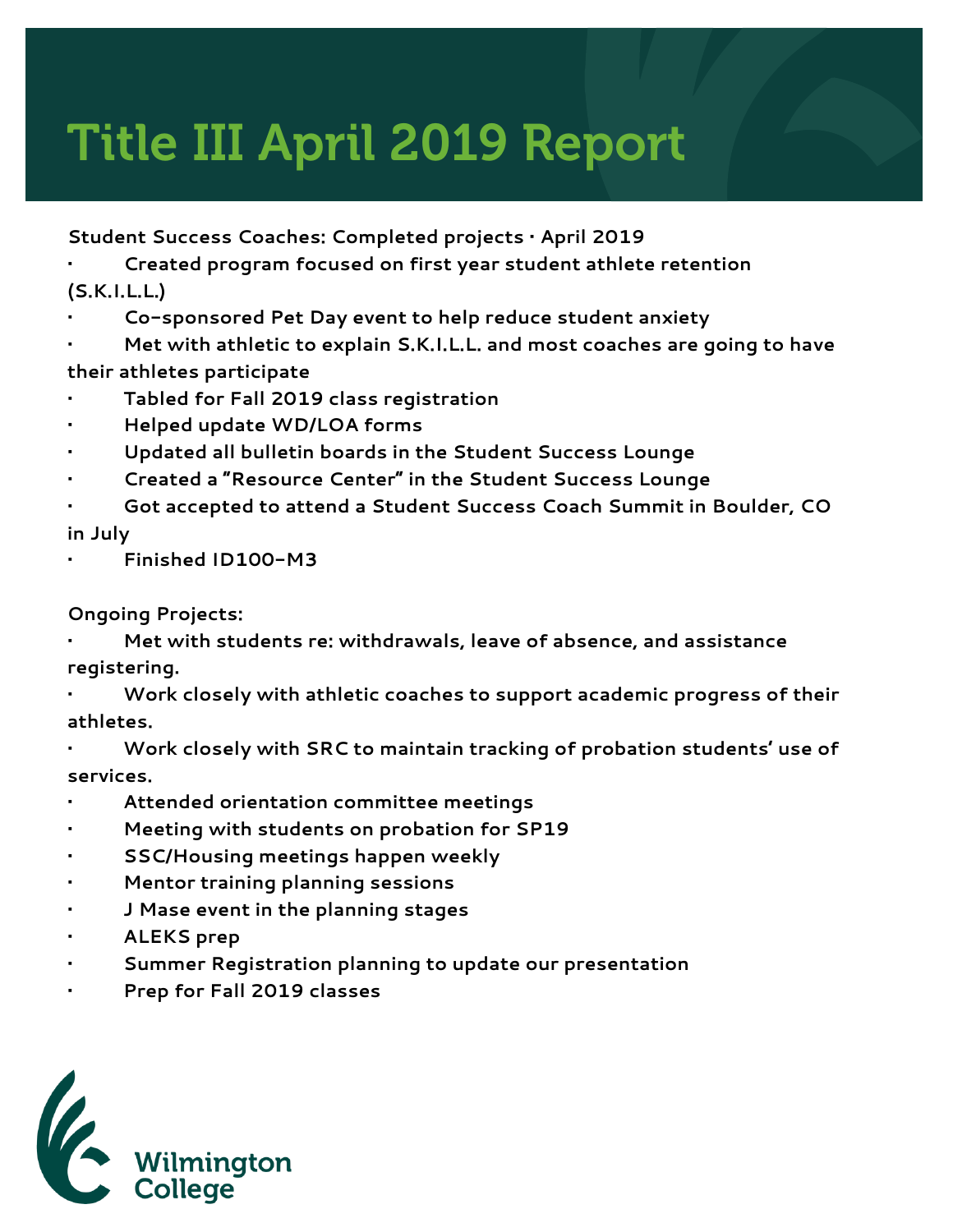Below is a list of the method and reason for contact from SSCs. The large amount of other is due to a working relationship with various sports teams for check-ins.

| <b>Method of Contact</b>            | #   |
|-------------------------------------|-----|
| Email                               | 101 |
| In Person                           | 109 |
| <b>Contact with Parent</b>          | Ω   |
| Phone Call                          | 29  |
| Text Message                        | 8   |
| <b>Reason for Contact</b>           |     |
| Academic Progress Report            | 12  |
| Academic Referral                   | 49  |
| Advising Problem/Scheduling         | 38  |
| Reminder/follow up                  | 3   |
| Probation                           | 32  |
| WD/LOA                              | 7   |
| <b>Issue with Class</b>             | 5   |
| Suspension                          | 1   |
| Contacted to Schedule an            |     |
| Appointment                         | 50  |
| Other                               |     |
| <b>Number of Students Contacted</b> |     |
| Duplicated                          | 96  |
| Unduplicated                        | 161 |